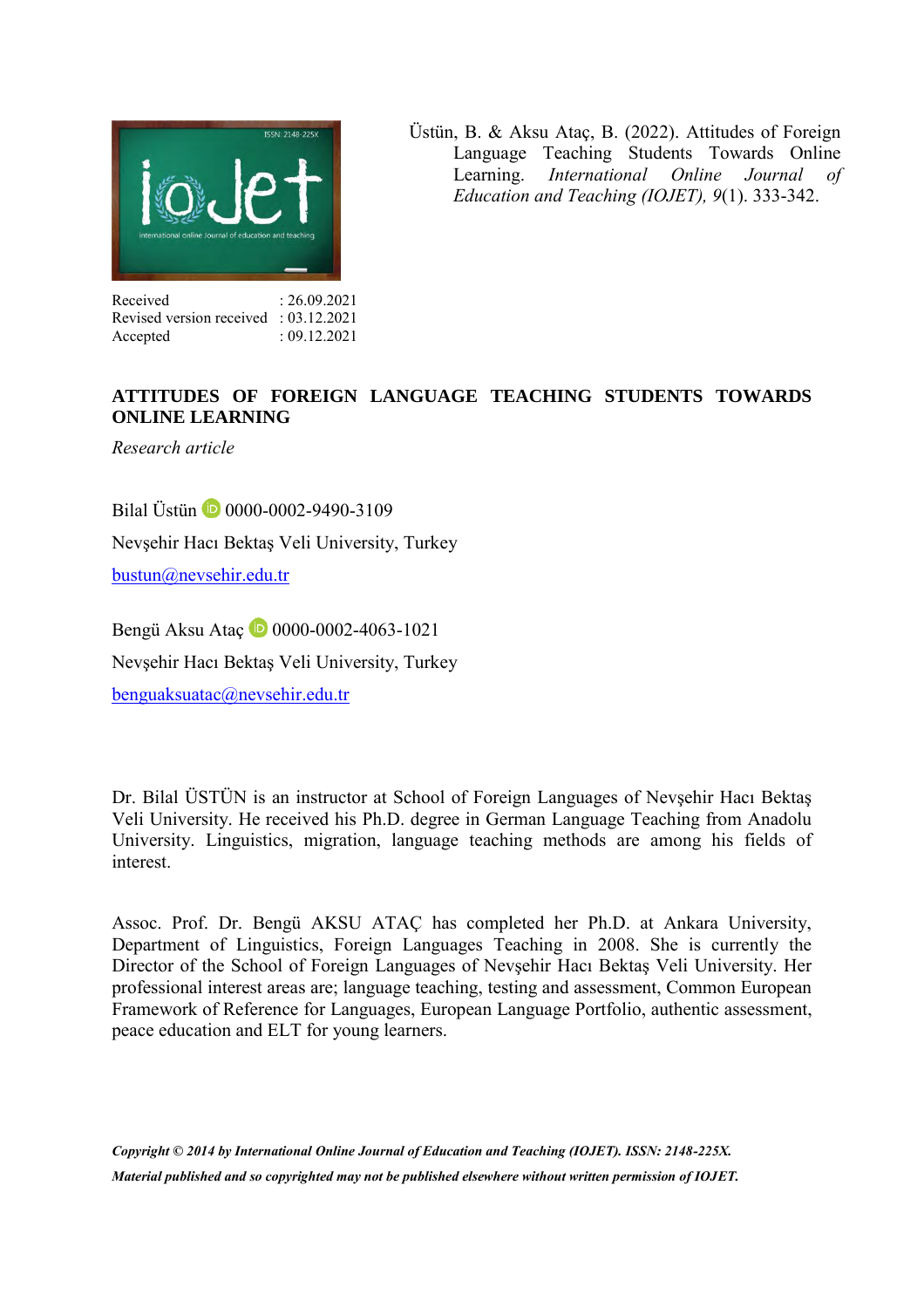# **ATTITUDES OF FOREIGN LANGUAGE TEACHING STUDENTS TOWARDS ONLINE LEARNING**

### Bilal Üstün

# [bustun@nevsehir.edu.tr](mailto:bustun@nevsehir.edu.tr)

#### Bengü Aksu Ataç

#### [benguaksuatac@nevsehir.edu.tr](mailto:benguaksuatac@nevsehir.edu.tr)

#### **Abstract**

In this study, it is aimed at revealing the attitudes of foreign language teaching students towards online learning. For this purpose, survey model, one of the quantitative research methods, was used. The universe of the research consists of students studying foreign language teaching at universities in Turkey, while the sample consists of students studying German and English teaching at a state university located in the Central Anatolia region of Turkey. A total of 210 participants took part in the study. The data obtained from the participants within the scope of the research were analyzed using the SPSS 21 package program. Evaluation of normally distributed data was done by t-test in paired groups and by one-way analysis of variance (ANOVA) in groups of more than two. As a result of one-way analysis of variance (ANOVA), Tukey's test, one of the Post-Hoc tests, was used to determine which groups caused the difference for the data with significant difference. As a result, it was concluded that male participants accepted online learning more than female participants, the participants' attitudes towards online learning did not differ according to their departments and the general acceptance perceptions of online learning of the participants in the third grade were higher than the participants in the second grade.

*Keywords:* foreign language education, online education, German language teaching, English language teaching

### **1. Introduction**

In today's world, where digital development takes place at a rapid pace, the necessity of learning at least one foreign language is indisputable. Since people can easily communicate each other through internet and social media, a healthy communication is only possible with the effective use of a foreign language. Individuals who are aware of this situation strive to learn a foreign language, and countries organize their education systems so that students can learn at least two foreign languages. This rising interest in foreign language naturally increases the demand for foreign language education. Thus, the need for foreign language teachers arises day by day. Meeting the need for a foreign language in an efficient way is possible if only students of (foreign) language teaching departments receive a qualified education. As of 2020, the quality of education in all around the world has been interrupted due to the COVID-19 pandemic, and the education of approximately 1.5 billion students has been negatively affected (UNESCO, 2020).

"The coronavirus (COVID-19) disease has been declared a pandemic by the World Health Organization (2020) and has directly or indirectly affected all countries in the world and individuals living in these countries at the social level" (Çaykuş & Mutlu Çaykuş, 2020, p. 96). "Precautions such as partial or full-time curfews, quarantine processes, self-isolation of

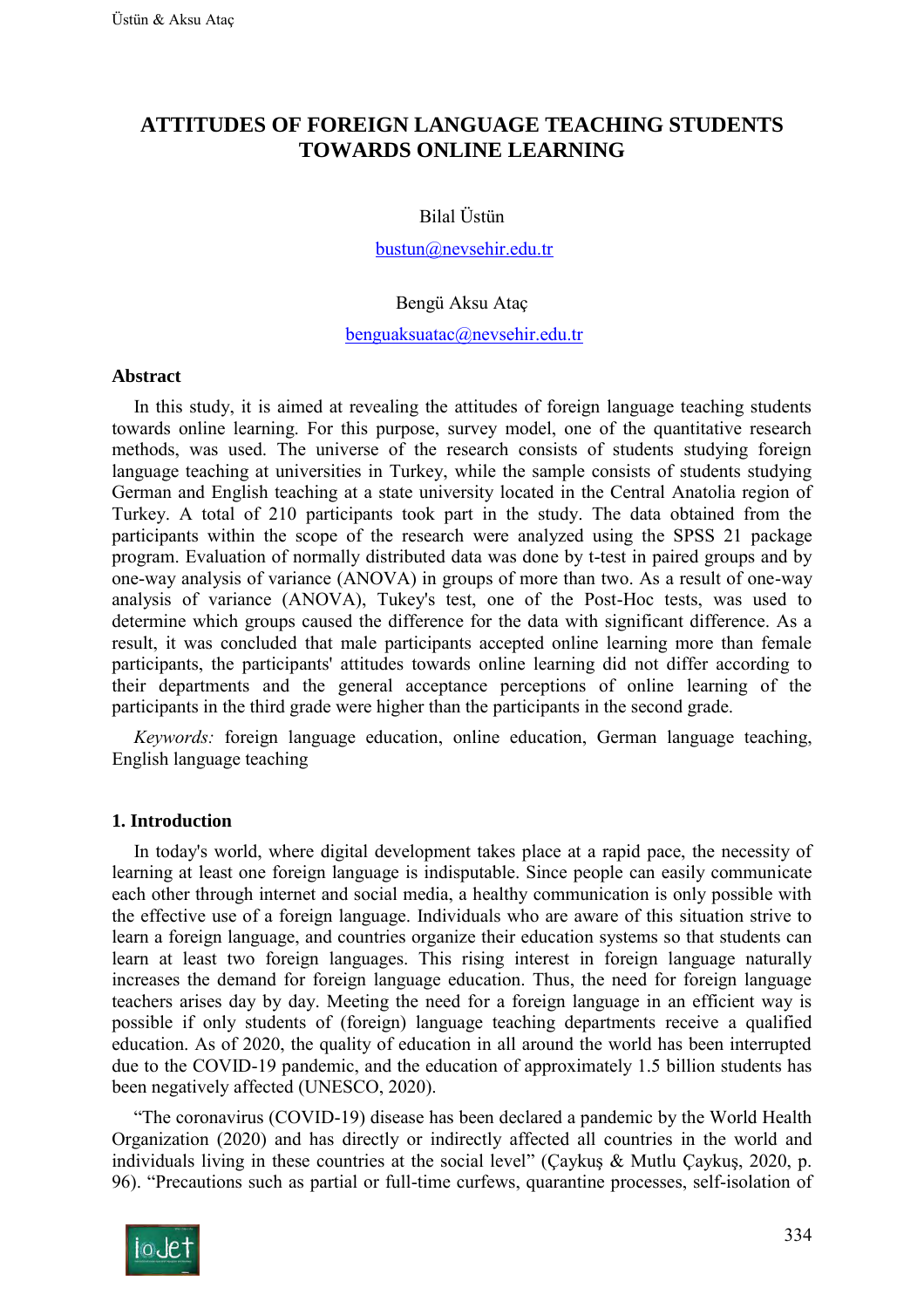individuals, the obligation to wear masks and the precautions of social distance have been taken all over the world" (Bozkurt, 2020, p. 114). The pandemic has had political, economic, psychological and social consequences, in addition the results reflected in the education systems of countries. "Education systems around the world have faced an unprecedented challenge following the mass school closures mandated to contain the spread of COVID-19 as part of public health efforts" (Can, 2020, p. 13). Many educational systems have found the solution by means of distance education and thus students do not have to stay away from their education (Domenico et al., 2020; as cited in Kürtüncü & Kurt, 2020, p. 68).

When the related literature is reviewed, it has been observed that the concept of distance education is named and defined in different ways (online education, e-learning, distance learning, etc.) by different researchers. "An advertisement by Calep Philips, published in the Boston Newspaper in 1728, stating that weekly lessons can be sent to those who live in Boston and want to receive this education about stenography education is accepted as the first indicator of distance education" (Battenberg, 1971; cited in Özcan, 2019, p. .9). In general, the term distance education can be expressed as the education that takes place when the student and the teacher are physically in separate environments. Distance learning is a modern and effective form of learning that can be offered independent of place and time, provides individuals with the opportunity to present educational materials in electronic environment and includes features such as using these materials 24/7, and has evolved into concepts such as e-learning or online learning over time (Telli & Altun, 2008). 2020, p. 30). Arousing great interest among researchers, managers, politicians and educators around the world, online education has created a very dynamic educational environment in the light of developing technologies (Dziuban, et al., 2016). The concept of online education is defined by Watson (2008) as a type of education in which participants and educators access content distribution and communication from geographically separate regions from their computers connected to the internet; Khan (2001) introduces it as an innovative approach that provides asynchronous distribution of resources to a remote audience using internet infrastructure; Saul (2003) explains it as any kind of learning that takes place via computer in its broadest sense, and Oblinger and Hawkins (2005) formulate it as the use of technology to transfer a part or all of a lesson regardless of time and place. In the light of these definitions, although it can be said that the concept of online education provides great convenience to education, its efficiency can be discussed. In this context, it can be mentioned that the efficiency of online education is directly proportional to the attitudes of the students towards this educational system.

The concept of attitude, with its most common definition, can be explained as the tendency that creates the feelings, thoughts and behaviors of the individual towards an object (Çırak, 2021, p. 22). Allport (1954) defines the attitude as an emotional and mental readiness that directs and strongly influences the behaviors of individuals depending on their experiences; Çiftçi (2018) defines it as a positive or negative approach towards an object or situation. According to the definitions above, the efficiency of the online courses, especially in foreign language education departments, will be directly related to the students' attitudes towards online learning. In this study, the goal is to reveal the attitudes of students who receive foreign language teaching education towards online learning. In this context, this study tries to answer the following research questions:

a. Do the attitudes of students who receive foreign language teaching education towards online learning differ according to their gender?

b. Do the attitudes of students who receive foreign language teaching education towards online learning differ according to their departments?

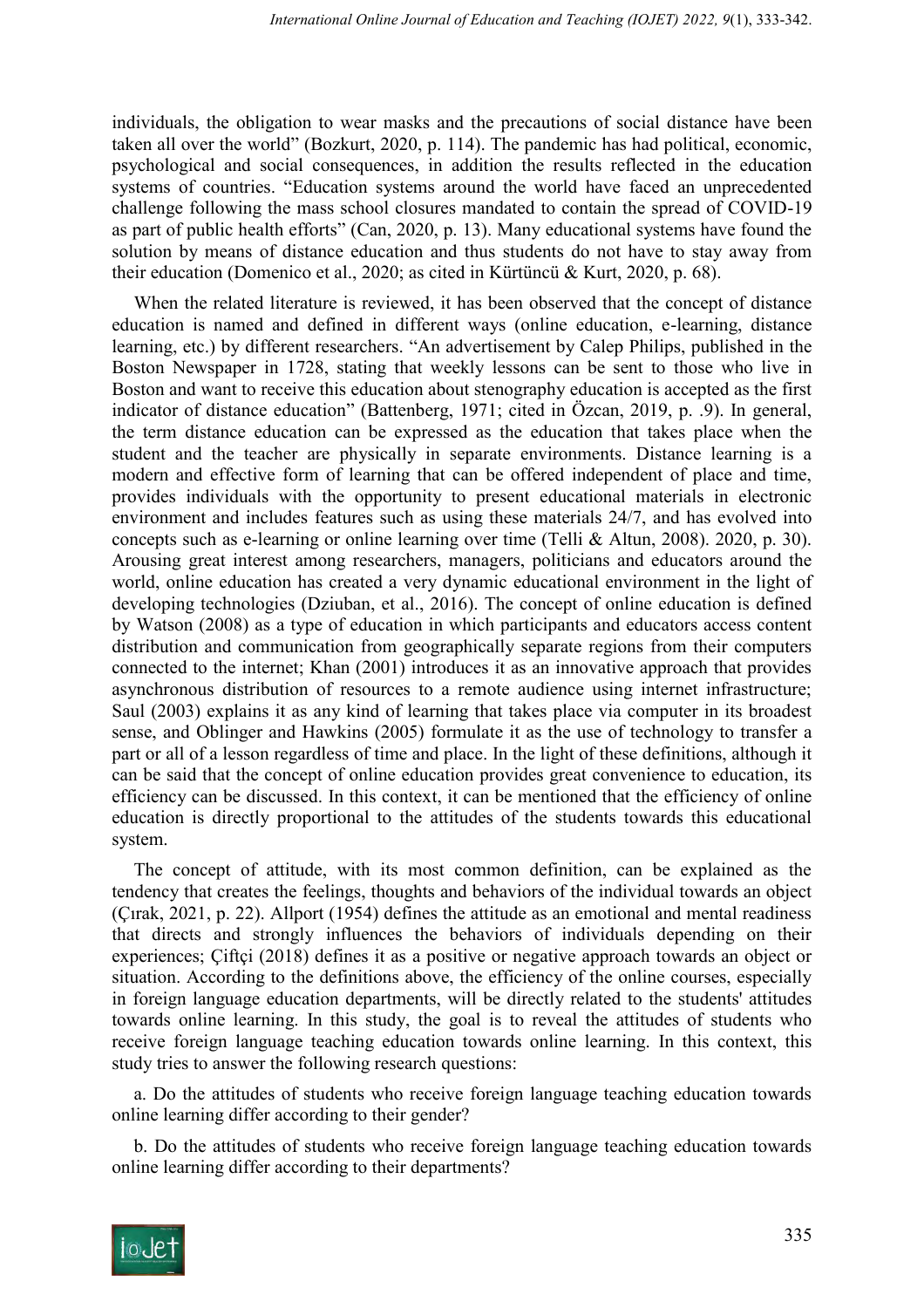c. Do the attitudes of students who receive foreign language teaching education towards online learning differ according to their grade/levels?

# **2. Methodology**

In this study, the survey model, one of the quantitative research methods, was used to examine the attitudes of foreign language teaching education students towards online learning in terms of various variables. Quantitative research aims to reach definite and generalizable results by using numerical data (Gürbüz & Şahin, 2018, p. 102). The screening model, on the other hand, is a research approach that aims to describe the past and present situation as it is. "The scanning model is made on the whole universe or on a sample or group to be taken from it in order to reach a general judgment about the universe consisting of more elements" (Karasar, 2016).

# **2.1. Participants**

The population of the research consists of students studying foreign language teaching at universities in Turkey, while the sample consists of students studying German and English Language Teaching at a state university located in the Central Anatolia Region of Turkey. The frequency distributions of the sample are shown in Table 1.

| Variables  |              | N   | P(%)              |
|------------|--------------|-----|-------------------|
| Gender     | Female       | 159 | %75,7             |
|            | Male         | 51  | $\frac{624,3}{ }$ |
|            | Total        | 210 | %100              |
| Department |              |     |                   |
|            | German L.T.  | 76  | $\%36,2$          |
|            | English L.T. | 134 | %63,8             |
| Grade      |              |     |                   |
|            | 1. Grade     | 65  | $\frac{9}{631}$   |
|            | 2. Grade     | 66  | $\%31,4$          |
|            | 3. Grade     | 40  | %19               |
|            | 4. Grade     | 39  | %18,6             |

Table 1. *Frequency distributions of the sample*

When Table 1 is examined, it has been observed that a total of 210 students participated in the study. 75.7% of the participants are female and 24.3% are male. 36.2% of the participants are trained in the German Language Teaching program, and 63.8% in the English Language Teaching program. 31% of the participants are in the first; 31.4% are in the second; 19% are in the third and 18.6% are in the fourth grade.

### **2.2. Instruments**

The data used in the research were obtained with the "Online learning attitude scale: Development, validity and reliability" scale, and "personal information form" developed by Usta et al. (2016). The personal information form was developed by the researchers. In the personal information form, the participants were asked questions about their gender, department and grade level. In the online learning attitude scale, 20 questions were asked to the participants. The scale was prepared in 5-point Likert type and consists of 4 factors. The factors are "General Acceptance  $(1,2,3,4,5,6,7)$ ", "Individual Awareness  $(8,9,10,11,12,13)$ , "Usability (14,15,16) and "Practice" Effectiveness (17,18,19,20)". The internal consistency coefficient ( $\alpha$ ) of the whole scale was .904, and in this study it ( $\alpha$ ) was calculated as .948.

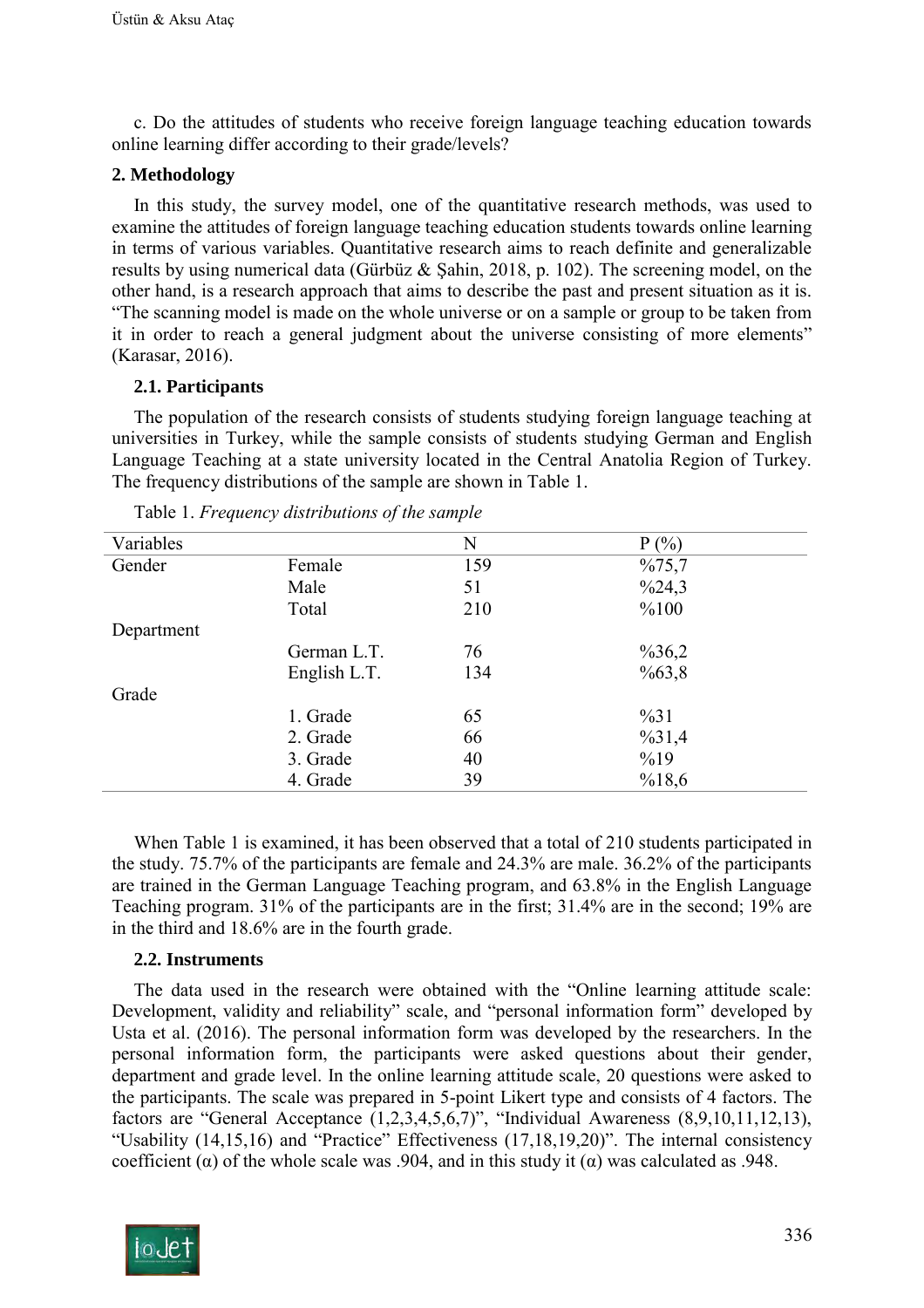## **2.3. Data Analysis**

The data obtained from the participants within the scope of the research have been analyzed using the SPSS 21 package program. It's known that, if the skewness and kurtosis values of the data are between +1 and -1, the data is considered to be normally distributed (Gürbüz & Şahin, 2018: 214). Therefore, in this study data with normal distribution were evaluated by t-test in paired groups and by one-way analysis of variance (ANOVA) in groups of more than two. As a result of one-way analysis of variance (ANOVA), Tukey's test, one of the Post-Hoc tests, was used to determine which groups caused the difference for the data with significant difference. The significance level in the study was accepted as  $p<05$ .

# **3. Findings**

In this part of the study, the attitudes of foreign language teaching department students towards online education have been examined in terms of gender, department and grade level variables, and the findings are given below.

The attitudes of the participants towards online education have been calculated with the ttest according to the gender variable and shown in Table 2.

| Dimension      | Gender | N   | $\rm\overline{X}$ | <b>SD</b> |      |          |
|----------------|--------|-----|-------------------|-----------|------|----------|
| General        | Female | 159 | 3,09              | ,88       | ,029 | $-1,306$ |
| Acceptance     | Male   | 51  | 3,27              | ,72       |      | $-1,444$ |
| Self-Awareness | Female | 159 | 2,71              | 1,33      | ,046 | $-0.496$ |
|                | Male   | 51  | 2,81              | 1,10      |      | $-545$   |
| Usefulness     | Female | 159 | 3,36              | 1,31      | ,027 | $-1,519$ |
|                | Male   | 51  | 3,67              | 1,07      |      | $-1,683$ |
| Implementation | Female | 159 | 3,37              | .97       | .526 | ,219     |
| Effectiveness  | Male   | 51  | 3,33              | ,98       |      | ,218     |

Table 2. *Findings for the gender variable*

When Table 2 is examined, the attitudes of male participants towards online learning in terms of "General Acceptance  $(X=3,27 \ge X=3,09; \ p \le .05)$ ", "Individual Awareness  $(X=2.81> X=2.71; p< .05)$ ",  $(0.05)$ " and "Usability  $(X=3.67> X=3.36; p< .05)$ " dimensions are higher than female participants. There was no significant difference between the genders in the dimension of "Implementation Effectiveness (p=,526> ,05)".

The attitudes of the participants towards online learning have been calculated with the ttest according to the department variable and shown in Table 3.

| Dimension         | Department | N   | X    | <b>SD</b> |      |          |
|-------------------|------------|-----|------|-----------|------|----------|
| General           | German     | 76  | 2,97 | ,82       | ,962 | $-2,106$ |
| Acceptance        | English    | 134 | 3,23 | ,85       |      | $-2,123$ |
| Self-Awareness    | German     | 76  | 2,59 | 1,24      | ,608 | $-1,262$ |
|                   | English    | 134 | 2,82 | 1,29      |      | $-1,274$ |
| <b>Usefulness</b> | German     | 76  | 3,35 | 1,34      | ,205 | $-765$   |
|                   | English    | 134 | 3,49 | 1,22      |      | $-745$   |
| Implementation    | German     | 76  | 3,35 | .90       | ,273 | $-.064$  |
| Effectiveness     | English    | 134 | 3,36 | 1,01      |      | $-0.066$ |

Table 3. *Findings for the department variable*

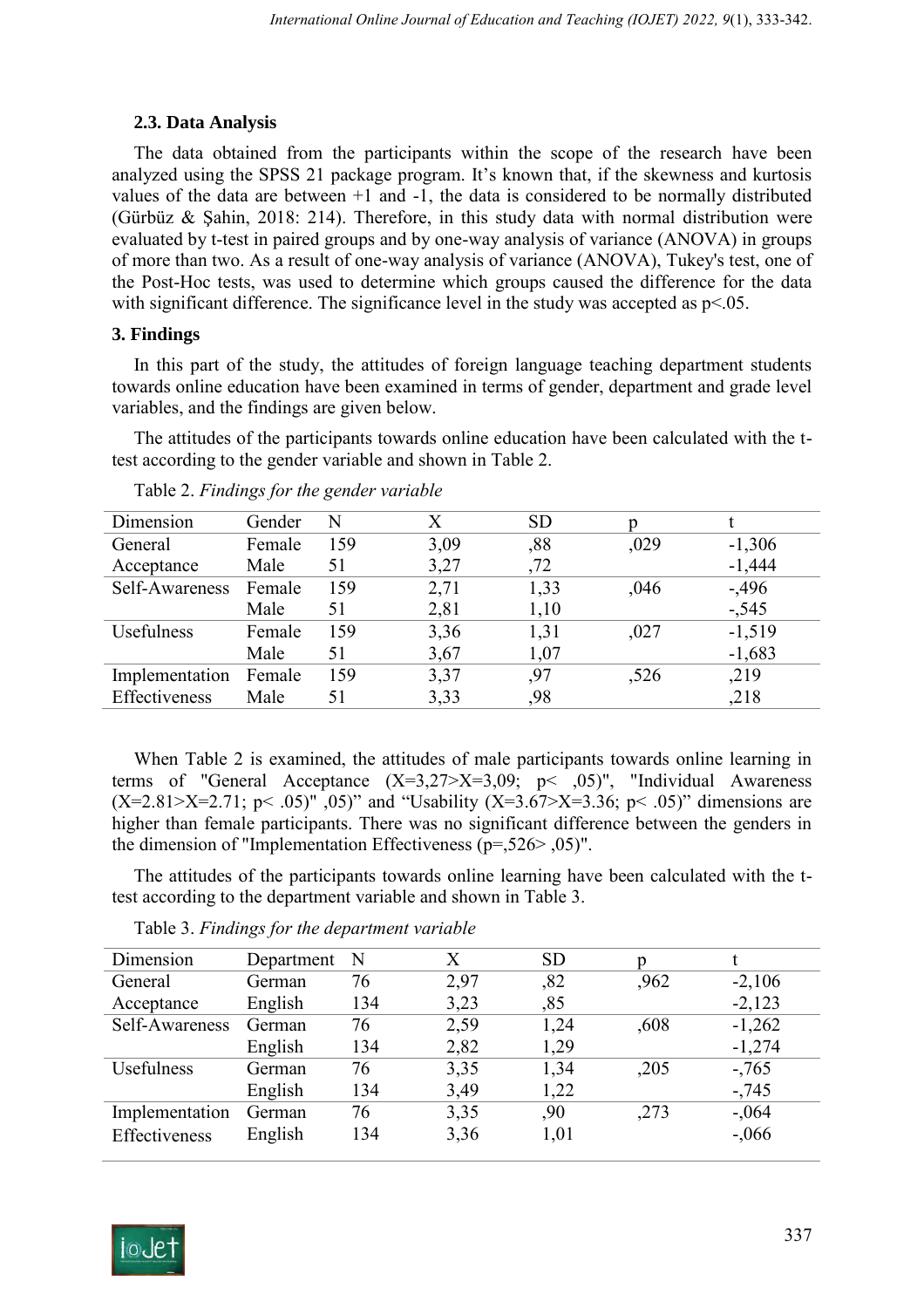When Table 3 is examined, it has been determined that the participants' attitudes towards online learning did not differ significantly in any dimension ( $p=0.962$ ;  $p=.608$ ;  $p=.205$ ; p=.273> .05). Looking at Table 3, it has been observed that the mean values are very close to each other.

The attitudes of the participants towards online learning have been calculated by one-way analysis of variance (ANOVA) according to the class variable and Tukey tests, one of the PostHoc tests, are shown in Table 4 and Table 5.

| Dimension      | Grade | N  | X    | <b>SD</b> | Min. | Max. |
|----------------|-------|----|------|-----------|------|------|
| General        |       | 65 | 3,02 | ,84       | 1,57 | 4,57 |
| Acceptance     | 2     | 66 | 2,97 | ,89       | 1,29 | 4,57 |
|                | 3     | 40 | 3,41 | ,77       | 1,71 | 5,00 |
|                | 4     | 39 | 3,34 | ,79       | 1,57 | 4,43 |
| Self-Awareness |       | 65 | 2,51 | 1,29      | 1,00 | 5,00 |
|                | 2     | 66 | 2,64 | 1,32      | 1,00 | 5,00 |
|                | 3     | 40 | 2,87 | 1,26      | 1,00 | 5,00 |
|                | 4     | 39 | 3,14 | 1,10      | 1,00 | 5,00 |
| Usefulness     |       | 65 | 3,15 | 1,32      | 1,00 | 5,00 |
|                | 2     | 66 | 3,27 | 1,36      | 1,00 | 5,00 |
|                | 3     | 40 | 3,65 | 1,04      | 1,33 | 5,00 |
|                | 4     | 39 | 3,97 | 1,00      | 1,00 | 5,00 |
| Implementation | 1     | 65 | 3,13 | 1,06      | 1,00 | 5,00 |
| Effectiveness  | 2     | 66 | 3,34 | ,96       | 1,00 | 5,00 |
|                | 3     | 40 | 3,64 | ,86       | 1,00 | 5,00 |
|                | 4     | 39 | 3,50 | ,86       | 1,50 | 5,00 |

Table 4. *Findings for the grade variable*

Tukey test was used to determine from which groups the difference originated.

| Dimension         | of<br>Source | Sum of  | df             | Mean   | F     | p       | Tukey   |
|-------------------|--------------|---------|----------------|--------|-------|---------|---------|
|                   | Variance     | Squares |                | Square |       |         |         |
| General           | Between G.   | 7,126   | 3              | 2,375  | 3,393 | $,019*$ | $3 - 2$ |
| Acceptance        | Within G.    | 144,200 | 206            | ,700   |       |         |         |
|                   | Total        | 151,326 | 209            |        |       |         |         |
| Self-Awareness    | Between G.   | 10,934  | 3              | 3,645  | 2,273 | ,081    |         |
|                   | Within G.    | 330,280 | 206            | 1,603  |       |         |         |
|                   | Total        | 341,214 | 209            |        |       |         |         |
| <b>Usefulness</b> | Between G.   | 19,959  | $\overline{3}$ | 6,653  | 4,352 | $,005*$ | $4-1$   |
|                   | Within G.    | 314,888 | 206            | 1,529  |       |         | $4 - 2$ |
|                   | Total        | 334,847 | 209            |        |       |         |         |
| Implementation    | Between G.   | 7,307   | 3              | 2,436  | 2,633 | $,041*$ | $3 - 1$ |
| Effectiveness     | Within G.    | 190,575 | 206            | ,925   |       |         |         |
|                   | Total        | 197,882 | 209            |        |       |         |         |

 $*_{p<,05}$ 

When Table 5 is examined, a significant difference (p=.019<.05) was found in the dimension of "General Acceptance". As a result of the calculations, it has been determined that this difference was between the third and second grades. It is seen that the general

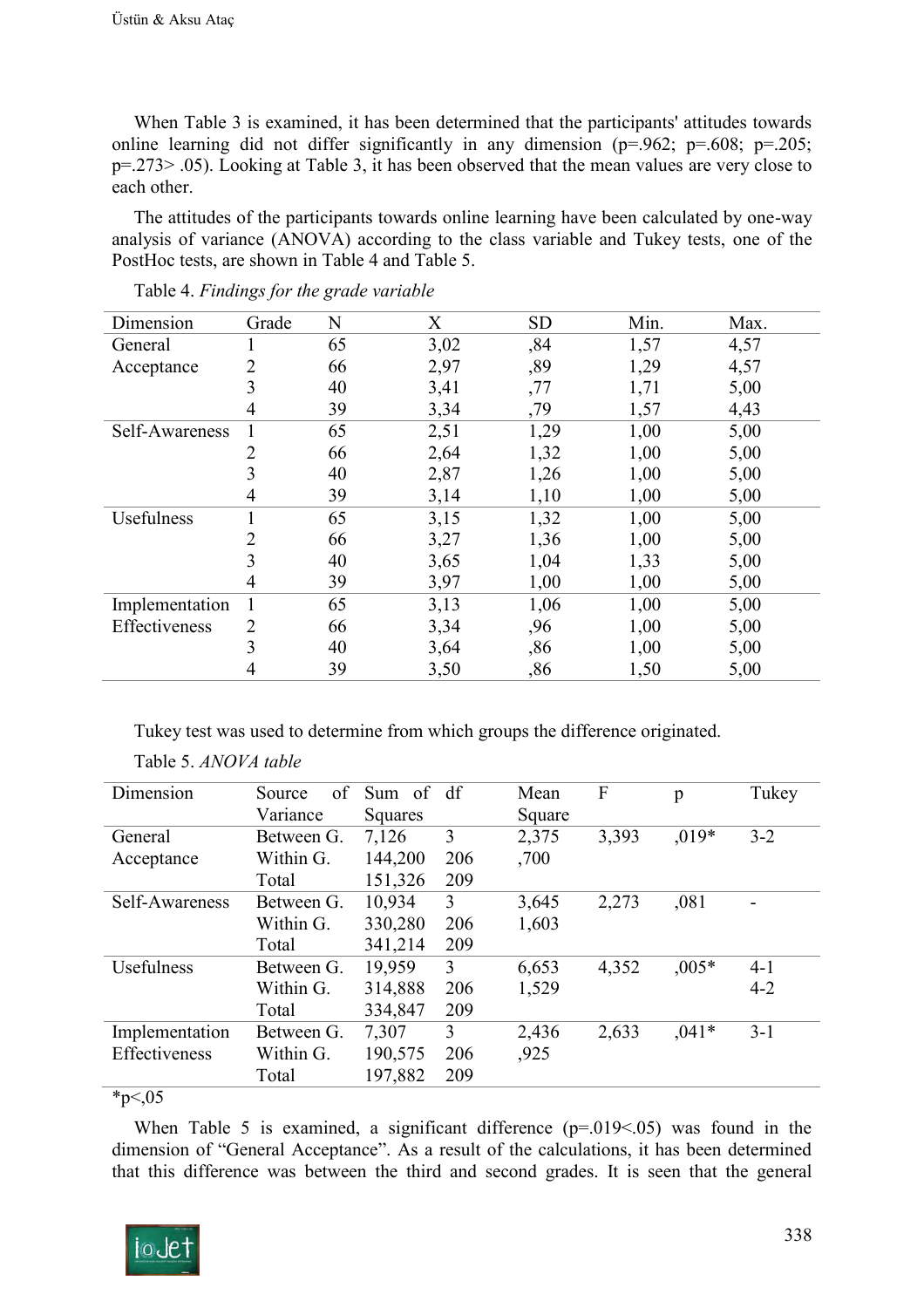acceptance perceptions of online learning participants  $(X=3.41)$  who received education in the third grade are higher than the second-grade participants  $(X=2.97)$ .

Considering the "usability" dimension, a significant difference was detected again  $(p=0.005<0.05)$ , and it can be said that this difference was determined between the participants who received education in the fourth grade and the participants who received education in the first and second grades. It was revealed that fourth grade participants  $(X=3.97)$  found online learning more useful than first  $(X=3.15)$  and second  $(X=3.27)$  grades.

When the "Implementation Effectiveness" dimension was evaluated, significant differences were found again ( $p=.041<.05$ ). It is seen that this difference was between the participants receiving education in the third grade and the participants receiving education in the first grade. It can be stated that third-year participants  $(X=3.64)$  found online learning more effective than first-year participants  $(X=3.13)$ .

In the "Individual Awareness" dimension, there was no significant difference between the groups ( $p=.081-.05$ ).

#### **4. Conclusion and Discussion**

In the study, the attitudes of students who receive foreign language teaching education towards online learning have been examined according to various variables. In this context, a total of 210 participants took part in the study. 75.7% of the participants are female and 24.3% are male. The data in the research were collected with the "Online Learning Attitude Scale" developed by Usta et al. (2016) and "the personal information form" prepared by the researchers of this study.

As a result, male participants accepted online learning more than female participants  $(X=3.27> X=3.09)$ ; It has been determined that their self-awareness towards online education was higher than female participants  $(X=2.81> X=2.71)$  and they found online learning more useful  $(X=3.67 \ge X=3.36)$ . From this point of view, it can be said that male participants adopt the technological opportunities used in education more than female participants and they are more inclined and ready for online education. When the literature is examined, it has been determined that the results obtained depending on the gender variable are in parallel with the results obtained in the studies conducted by Karaoğlan Yılmaz et al. (2014), Bağcı (2018) and Buluk and Equalti (2020). However, in the studies conducted by Ünal et al. (2021) and Baygeldi et al. (2021), no significant differences were found in terms of gender.

As a result of the research, it has been determined that the attitudes of the participants towards online learning did not differ according to the departments they received education. From this point of view, it can be stated that the approaches of the participants who received German Language Teaching and those who received English Language Teaching towards online education were similar in all dimensions. When the literature is reviewed, different results can be found. For example, Karadaş et al. (2020) stated in their study that university students studying in the Department of Computer Education and Instructional Technology have higher attitudes towards digital technologies than students studying in other departments.

In the final result of the research, it has been revealed that the general acceptance perceptions of the participants who received online education in the third grades towards online learning were higher than the participants who received online education in the second grades  $(X=3.41> X=2.97)$ . In addition, depending on the grade level variable of the participants, it has been determined that the participants who received online education in the fourth grade found online learning more useful than the participants who received online education in the first and second grades  $(X=3.97> X=3.15; X=3.27)$ . In terms of

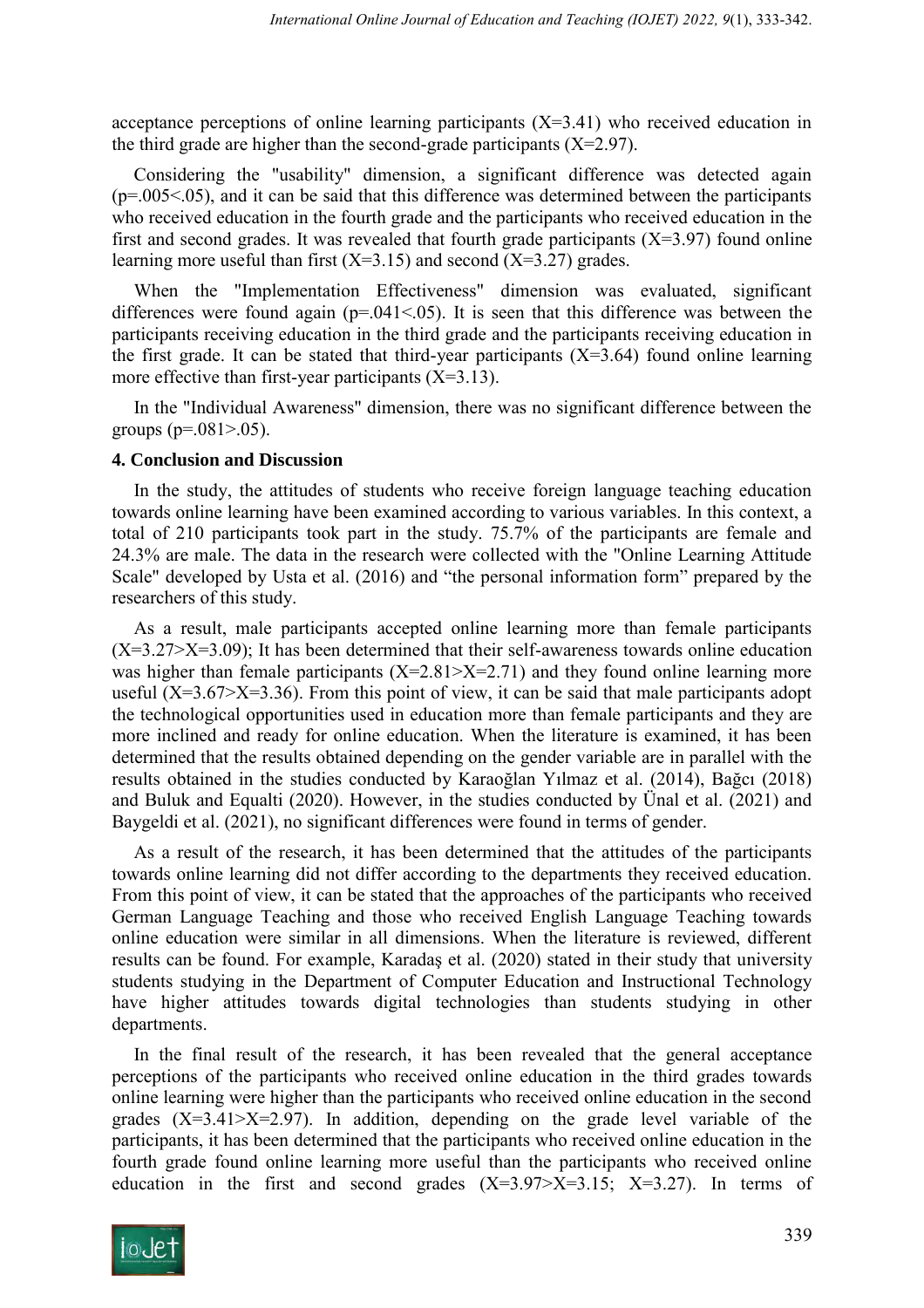implementation effectiveness, it has been concluded that the participants who received online education in the third grade found online learning more effective than the participants who received online education in the first grade  $(X=3.64 > X=3.13)$ . Karadaş et al. (2020) remarked that the second-year university students' attitudes towards digital technologies are higher than those of the other grades, and the lowest average belongs to the first-year university students. Baygeldi et al. (2021), on the other hand, found that there is no difference in the level of readiness for online learning and motivation for e-learning environments of education faculty students according to grade level during the pandemic process.

It can be suggested that the development of the subject with larger sample groups and more comprehensive research methods will make up-to-date contributions to the field of online foreign language education.

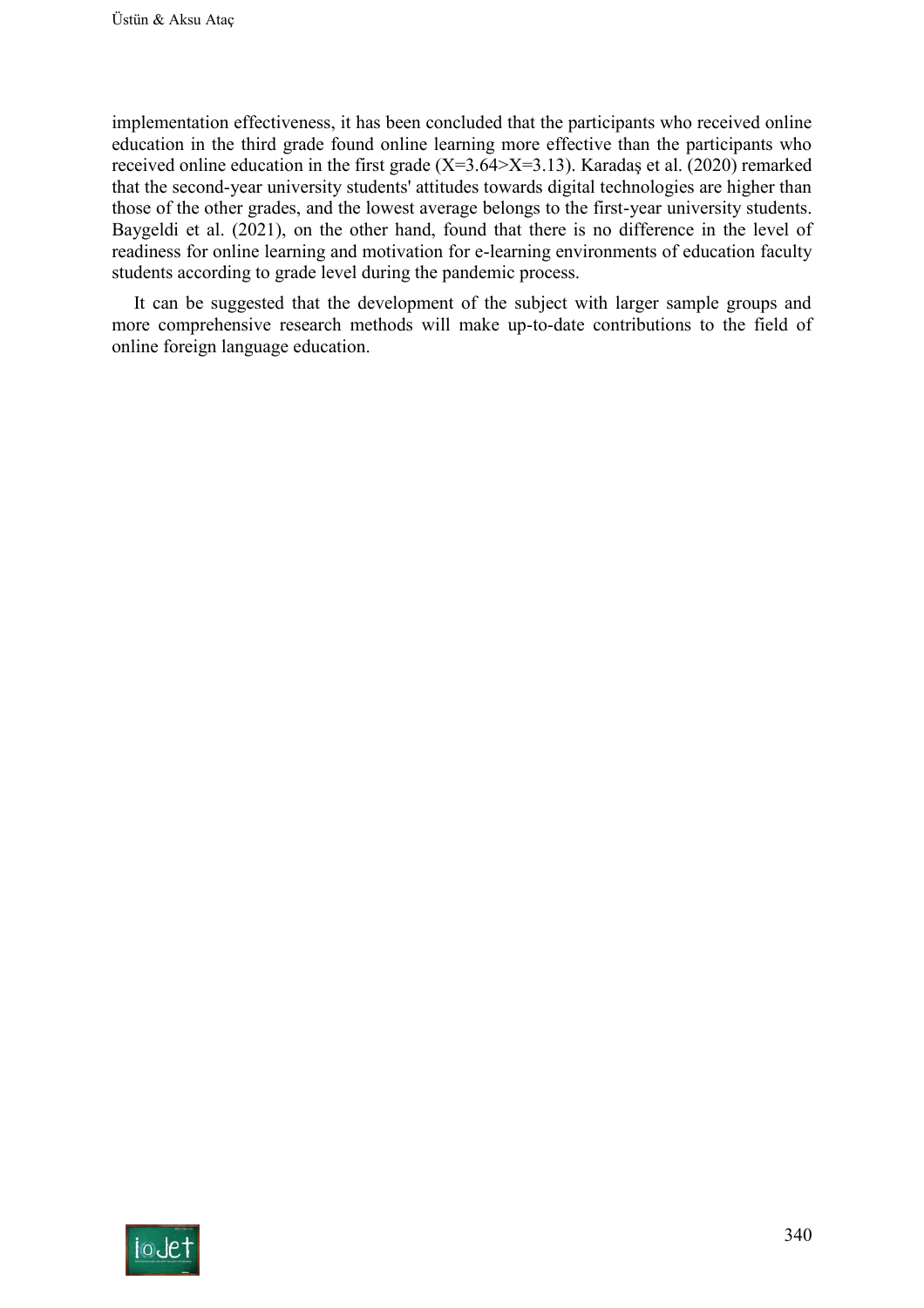# **References**

- Allport, G. W. (1954). *The nature of prejudice.* Cambridge: Addison Wesley Publishing Company.
- Bağcı, H. (2018). Investigation of the satisfaction levels of teacher candidates towards ecourses. *The Turkish Online Journal of Educational Technology (TOJET), 17*(3), 65- 72.
- Baygeldi, M., Öztürk G, & Dikkartın Övez, F. T. (2021). Pandemi sürecinde eğitim fakültesi öğrencilerinin çevrimiçi öğrenme hazır bulunuşluk ve e-öğrenme ortamlarına yönelik motivasyon düzeyleri. *Turkish Studies, 16*(1), 285-311. https://dx.doi.org/10.7827/TurkishStudies.44485
- Bozkurt, A. (2020). Koronavirüs (Covid-19) pandemi süreci ve pandemi sonrası dünyada eğitime yönelik değerlendirmeler: Yeni normal ve yeni eğitim paradigması. *Açıköğretim Uygulamaları ve Araştırmaları Dergisi, 6*(3), 112-142.
- Buluk, B., & Eşitti, B. (2020). Koronavirüs (Covid-19) sürecinde uzaktan eğitimin Turizm lisans öğrencileri tarafından değerlendirilmesi. *Journal of Awareness, 5*(3), 285-298. https://doi.org/10.26809/joa.5.021
- Can, E. (2020). Coronavirüs (Covid-19) pandemisi ve pedagojik yansımaları: Türkiye'de açık ve uzaktan eğitim uygulamaları. *AUAd, 6*(2), 11-53.
- Çaykuş, E. T., & Çaykuş, T. M. (2020). Covid-19 pandemi sürecinde çocukların psikolojik dayanıklılığını güçlendirme yolları: Ailelere, öğretmenlere ve ruh sağlığı uzmanlarına öneriler. *Avrasya Sosyal ve Ekonomi Araştırmaları Dergisi*, *7*(5), 95-113.
- Çırak, M. E. (2021). *Investigation of music teacher candidates ' self-directed learning skills and their attitudes towards learning.* Yayımlanmamış Yüksek Lisans Tezi. Trabzon: Trabzon Üniversitesi, Lisansüstü Eğitim Enstitüsü.
- Çiftçi, H. (2018). Türkiye Cumhuriyeti vatandaşlarının Suriyeli sığınmacılara yönelik tutum, algı ve empatik eğilimlerinin analizi. *İnsan ve Toplum Bilimleri Araştırmaları Dergisi, 7*(3), 2232-2256.
- Dziuban, C., Picciano, A. G., Graham, C. R., & Moskal, P. D. (2016). *Conducting research in online and blended learning environments: New pedagogical frontiers.* New York: Routledge, Taylor & Francis Group.
- Gürbüz, S., & Şahin, F. (2018). *Sosyal Bilimlerde Araştırma Yöntemleri.* Ankara: Seçkin Yayıncılık.
- Karadaş, E., Korkmaz, Ö., Çakır, R., & Feray, U. E. (2020). Üniversite Öğrencilerinin Çevrimiçi İşbirlikli Öğrenme, İnternet ve Dijital Teknolojilere Yönelik Tutumlarının İncelenmesi. *Kalem Eğitim ve İnsan Bilimleri Dergisi 2020, 10*(2), 621-650, doi: 10.23863/kalem.2020.169
- Karaoğlan-Yılmaz, F. G., Yılmaz, R., & Teker, N. (2014, Mayıs). *Çevrimiçi öğrenmeye dayalı uzaktan eğitimde öğrenci doyumu ile çeşitli değişkenler arasındaki ilişki.* F. Odabaşı (Oturum başkanı), 2nd International Instructional Technologies & Teacher Education Symposium (ITTES) içinde. Afyonkarahisar, Türkiye.
- Karasar, N. (2016). *Bilimsel Araştırma Yöntemi.* Ankara: Nobel Akademi Yayınları.
- Khan, B. H. (2001). *A framework for web-based learning. Englewood Cliffs,* NJ: Educational Technology Publications.